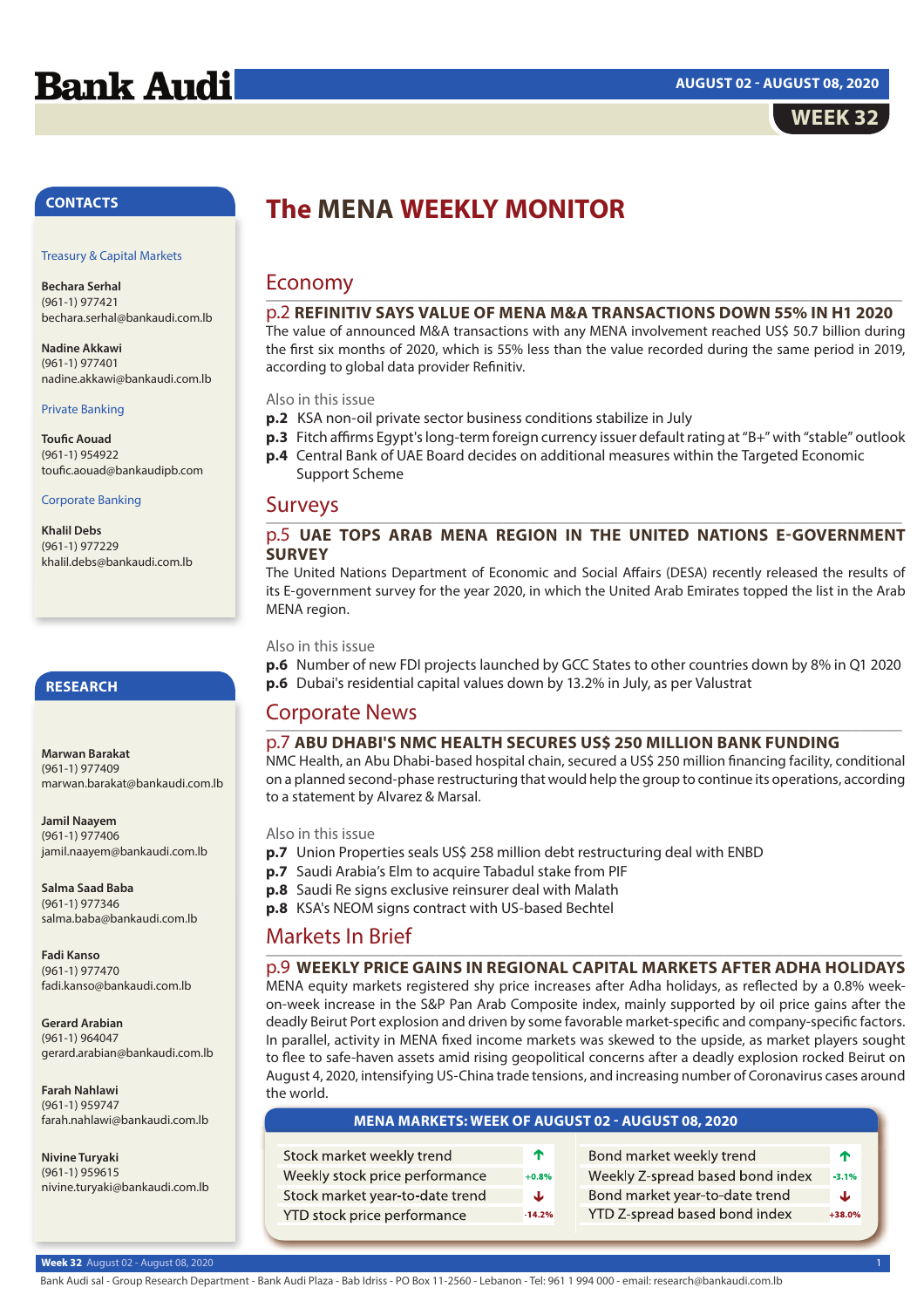# **ECONOMY**

# **REFINITIV SAYS VALUE OF MENA M&A TRANSACTIONS DOWN 55% IN H1 2020**

The value of announced M&A transactions with any MENA involvement reached US\$ 50.7 billion during the first six months of 2020, which is 55% less than the value recorded during the same period in 2019, according to global data provider Refinitiv. M&A transactions reached a record high in the first six months of 2019 with Saudi Aramco's agreement to buy a stake in Saudi Basic Industries Corp for US\$ 69.1 billion.

 $\mathcal{L}_\text{max} = \mathcal{L}_\text{max} = \mathcal{L}_\text{max} = \mathcal{L}_\text{max} = \mathcal{L}_\text{max} = \mathcal{L}_\text{max} = \mathcal{L}_\text{max} = \mathcal{L}_\text{max} = \mathcal{L}_\text{max} = \mathcal{L}_\text{max} = \mathcal{L}_\text{max} = \mathcal{L}_\text{max} = \mathcal{L}_\text{max} = \mathcal{L}_\text{max} = \mathcal{L}_\text{max} = \mathcal{L}_\text{max} = \mathcal{L}_\text{max} = \mathcal{L}_\text{max} = \mathcal{$ 

According to Refinitiv, the number of deals declined 9% from last year to a three-year low. The value recorded during the first half of 2020 is the third highest first half total of all-time after 2019 (US\$ 112.7 billion) and 2007 (US\$ 58.5 billion).

After merger activity fell to a seven-month low of US\$ 1.9 billion in April, M&A increased in volume and in value for two consecutive months and reached US\$ 27.5 billion in June, as Saudi Arabia's National Commercial Bank announced plans to acquire Samba Financial Group for US\$ 15.6 billion and a consortium of investors agreed to buy ADNOC gas pipeline assets for US\$ 10.1 billion.

These deals are the largest to be announced in the region so far during 2020 and boosted the value of M&A in June to the second highest monthly total since Refinitiv records began in the 1980s.

Investment banking fees in the MENA region reached an estimated US\$ 522.1 million during the first half of 2020, down by 25% from last year and a three-year low with declines recorded across equity underwriting, M&A advisory, and syndicated lending, Refinitiv data revealed.

Equity capital markets underwriting fees declined by 62% to US\$ 17.1 million, marking the lowest first half year total for equity fees in the region since 2009. Advisory fees earned from completed M&A transactions generated US\$ 206.4 million, down by 7% year-on-year, while syndicated lending fees fell by 50% to a five-year low of US\$ 137.7 million.

Debt capital markets underwriting fees increased by 6% year-on-year to US\$ 161.0 million, the highest first half total since Refinitiv records began in 2000. Government & Agency fees accounted for 36% of total investment banking fees earned in the region during the first half of 2020, up from 24% during the same period last year.

Saudi Arabia generated the most fees in the region during the first six months of the year, a total of US\$ 206.0 million accounting for 39%, followed by the UAE with 29%. \_\_\_\_\_\_\_\_\_\_\_\_\_\_\_\_\_\_\_\_\_\_\_\_\_\_\_\_\_\_\_\_\_\_\_\_\_\_\_\_\_\_\_\_\_\_\_\_\_\_\_\_\_\_\_\_\_\_\_\_\_\_\_\_\_\_\_\_\_\_\_\_\_\_\_\_\_

# **KSA NON-OIL PRIVATE SECTOR BUSINESS CONDITIONS STABILIZE IN JULY**

The non-oil private sector business conditions in Saudi Arabia stabilized in July 2020, as the headline seasonally adjusted IHS Markit Saudi Arabia Purchasing Managers' Index (PMI) rose to 50 in July, a fivemonth high, from 47 in June of the same year.

In June 2020, the Saudi non-oil private sector witnessed another reduction in business activity due to disruptions in operations and subdued customer demand amid COVID-19.

The July PMI scoring exactly 50.0 is a clear indication that the Saudi non-oil private sector is over the worst of the disruption caused by the pandemic, but remains some way from "normal" business conditions. The latest figure is the highest since February but well below the long-run trend level of 57.1, according to an IHS Markit executive.

According to the IHS Markit report, new orders provided the largest boost (+1.5 point), followed by output (+0.8 point), stocks of purchases (+0.6 point) and employment (+0.2 point). Suppliers' delivery times had a negative directional influence on the PMI.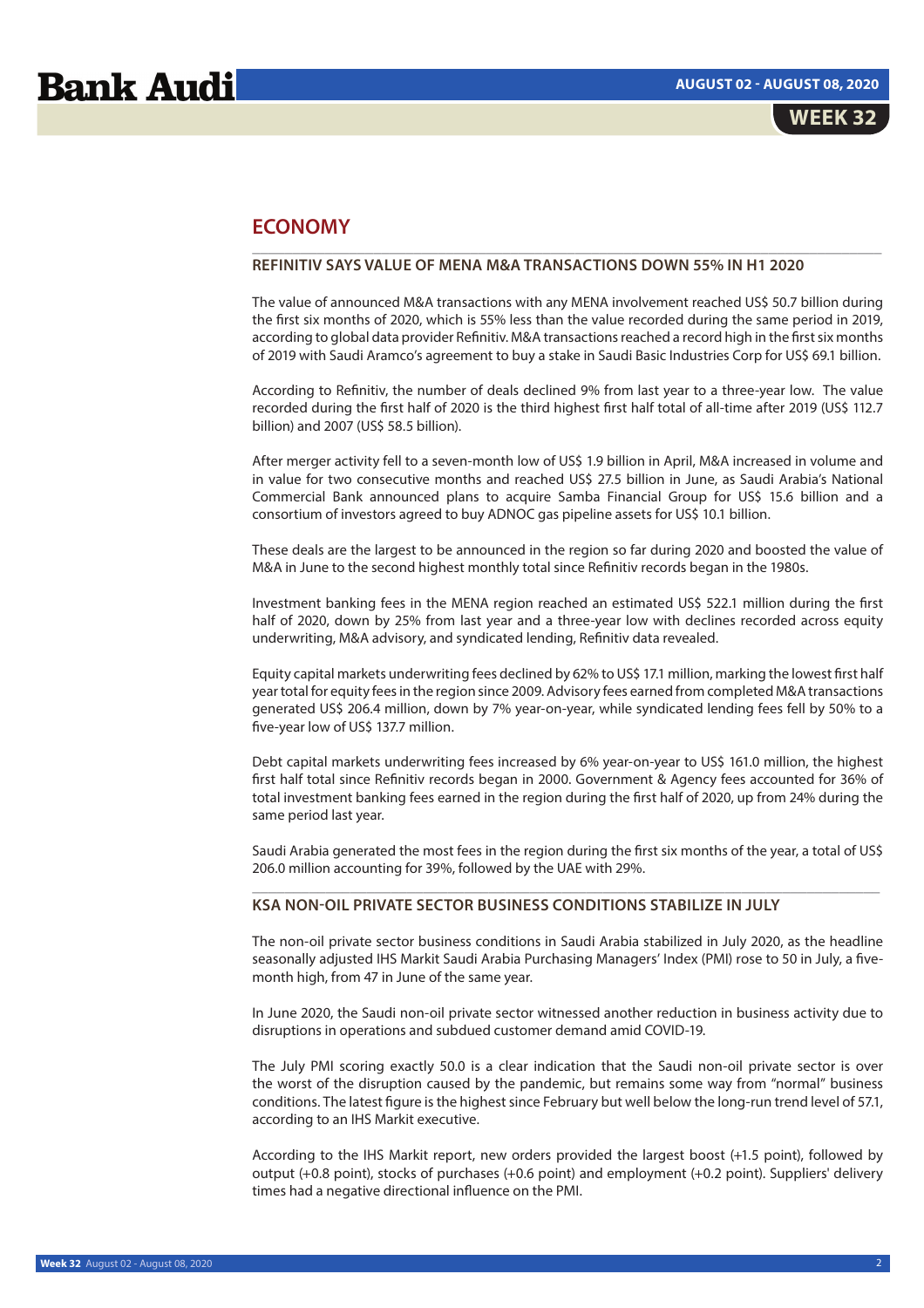During the month, the volume of new orders placed with the Saudi non-oil private sector companies was broadly stable, compared to the previous four months according to the report. Domestic demand was also resilient but new export orders continued to fall sharply.

Although the 12-month outlook turned positive again, sentiment was subdued as the volume of outstanding work fell for a record sixth consecutive month, as per the same source.

With capacity under-utilized, firms cut jobs for the fifth month running, while average wages and salaries dropped for a record seventh successive month in an attempt to control overheads, according to the IHS Markit executive.

Average input prices rose only marginally, having dropped last month while purchase prices rose but at a weak rate.

The report added that the volume of inputs purchased fell further as firms reported sufficient inventories to deal with current workloads. Stocks of purchases rose for the first time in five months and at a solid pace.

## \_\_\_\_\_\_\_\_\_\_\_\_\_\_\_\_\_\_\_\_\_\_\_\_\_\_\_\_\_\_\_\_\_\_\_\_\_\_\_\_\_\_\_\_\_\_\_\_\_\_\_\_\_\_\_\_\_\_\_\_\_\_\_\_\_\_\_\_\_\_\_\_\_\_\_\_\_ **FITCH AFFIRMS EGYPT'S LONG-TERM FOREIGN CURRENCY ISSUER DEFAULT RATING AT "B+" WITH "STABLE" OUTLOOK**

Fitch affirmed Egypt's Long-Term Foreign-Currency Issuer Default Rating (IDR) at "B+" with a "stable" outlook. Egypt's ratings and outlook are supported by a recent track record of fiscal and economic reforms, policy commitment to furthering the reform program and ready availability of fiscal and external financing in the face of the COVID-19 pandemic. The ratings are constrained by still large fiscal deficits, high general government debt/GDP and weak governance scores, which underline political risks, as per Fitch.

The coronavirus shock is negatively affecting Egypt's external finances, GDP growth and fiscal performance. The rating agency currently views the shock as a material but possibly temporary disruption to what were previously strong positive trends. The reforms in recent years have provided Egypt with a degree of flexibility to weather this shock at its current rating.

Fitch forecasts real GDP growth to be 2.5% in the fiscal year ending June 2021 (FY21), well below average growth of 5.5% in FY18 and FY19. The rating agency expects growth to recover to 5.5% in FY22 and to be maintained at just over 5% in the medium term, assuming tourism gradually returns, further growth in the energy and manufacturing sectors and gradual improvements in the business environment. Similarly, following deterioration this year, Fitch forecasts improvements in the budget deficit, government debt and the current account balance in 2021-2022.

The pandemic has hit Egypt's external finances, resulting in US\$ 18 billion (5% of GDP) of outflows from the local currency debt market, loss of tourism revenues (which were US\$ 13 billion in 2019) and likely some decline in remittance inflows.

The Central Bank of Egypt's (CBE) foreign reserves and the net foreign assets of the banking sector declined by a combined US\$ 18 billion (5% of GDP) between February and June, despite net inflows of US\$ 8.6 billion (2.5% of GDP) from Eurobond issuance and IMF funds. Egypt received US\$ 2.8 billion under the IMF's Rapid Financing Instrument and a US\$ 2.0 billion disbursement under the US\$ 5.2 billion 12-month Standby Arrangement agreed with the IMF in June.

The decline in reserves partly reflects some exceptional FX intervention by the CBE to moderate the impact of the portfolio outflows on the exchange rate. The rating agency forecasts the current account deficit (CAD) to widen to 5.0% of GDP in 2020 from 3.1% in 2019, with a decline in imports partially offsetting slashed tourism revenue and an assumed 20.0% decline in remittances. In 2021-2022, Fitch assumes smaller CADs averaging 3.6% as receipts recover from the coronavirus-induced trough.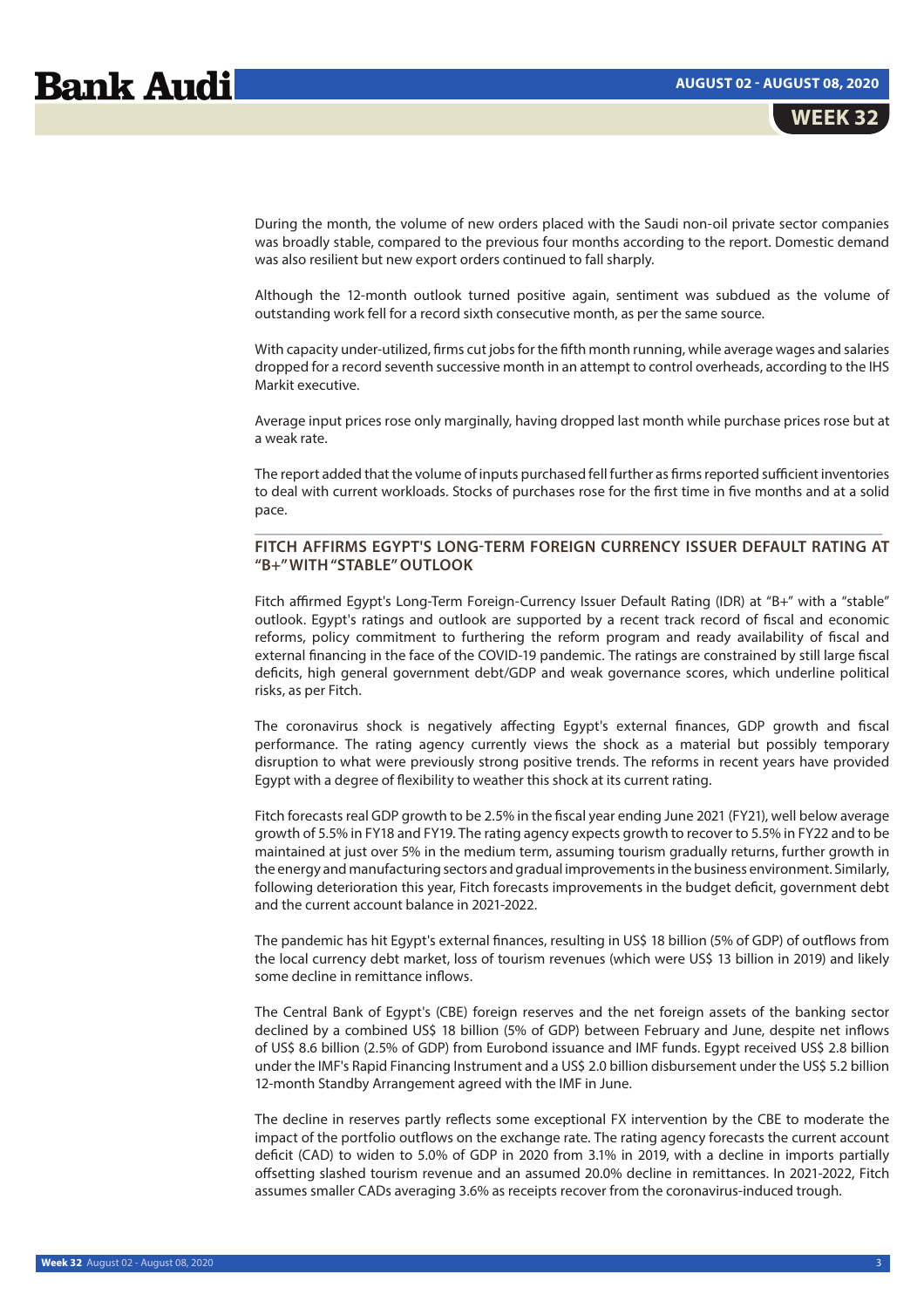The rating agency forecasts the CBE's official gross foreign reserves to fall to US\$ 37 billion at end-2020, slightly down from their current levels (US\$ 38 billion at end-June), and from US\$ 44 billion at end-2019. In 2021-2022, Fitch forecasts reserves to edge up in dollar terms, but to decline to around five months of current external payments, from close to six months in 2019.

Exchange rate policy and the duration of the crisis are two risk factors to these external forecasts, especially in combination, for example, if current account receipts remain depressed for longer than anticipated and exchange rate flexibility remains limited. Fiscal stimulus has been limited so far and Fitch expects Egypt to remain committed to its reform program. Since March, the government has announced fiscal stimulus totalling LE 180 billion (2.8% of GDP), added Fitch.

# \_\_\_\_\_\_\_\_\_\_\_\_\_\_\_\_\_\_\_\_\_\_\_\_\_\_\_\_\_\_\_\_\_\_\_\_\_\_\_\_\_\_\_\_\_\_\_\_\_\_\_\_\_\_\_\_\_\_\_\_\_\_\_\_\_\_\_\_\_\_\_\_\_\_\_\_\_ **CENTRAL BANK OF UAE BOARD DECIDES ON ADDITIONAL MEASURES WITHIN THE TARGETED ECONOMIC SUPPORT SCHEME**

The Board of the Central Bank of the UAE (CBUAE) has decided on additional measures within the Targeted Economic Support Scheme (TESS) launched initially in March 2020 to further enhance the capacity of the banking sector to support the economy.

These measures consist into reviewing the existing thresholds of two prudential ratios: the Net Stable Funding Ratio (NSFR) and the Advances to Stable Resources Ratio (ASRR) by temporarily relaxing the requirements for the structural liquidity position of banks.

This step comes as an additional measure encouraging banks to strengthen the implementation of the TESS and support their impacted customers in overcoming the repercussions of the COVID-19 pandemic, as per an official press release.

The changes affect the Net Stable Funding Ratio that is mandatory for the five largest UAE banks, and the Advances to Stable Resources Ratio, which is applicable to all other banks, including foreign branches.

The purpose of those ratios is to ensure that long-term assets are funded by stable resources of funding. The relaxation of NSFR and ASRR will provide banks with enhanced flexibility in managing their balance sheets, as per the statement.

The mandatory threshold will be temporarily relaxed by 10 percentage points for both ratios. For the NSFR ratio, banks will be allowed to go below the 100% threshold, but not lower than 90%.

For the ASRR ratio, banks will be allowed to go above the 100% threshold, but not higher than 110%. These measures will be effective until 31 December 2021.

The CBUAE has also clarified that for the purposes of calculating NSFR and ASRR, the CBUAE Zero Cost Funding Facility under the TESS program should be treated as stable funding with a 50% weight, irrespective of its maturity. The weight determines the extent to which funding sources are considered as stable, in order to be eligible to fund long-term assets.

The Governor of the Central Bank of the UAE said that the relaxation of the two structural liquidity ratios aims to further facilitate the flow of funds from banks into the economy. This measure will support the implementation of the already adopted TESS measures worth AED 256 billion.

The temporary relaxation of NSFR and ASRR will supplement the other measures CBUAE has taken under the TESS to mitigate the impact of the COVID-19 pandemic on private corporates, small and mediumsized enterprises and individuals, as per the Governor.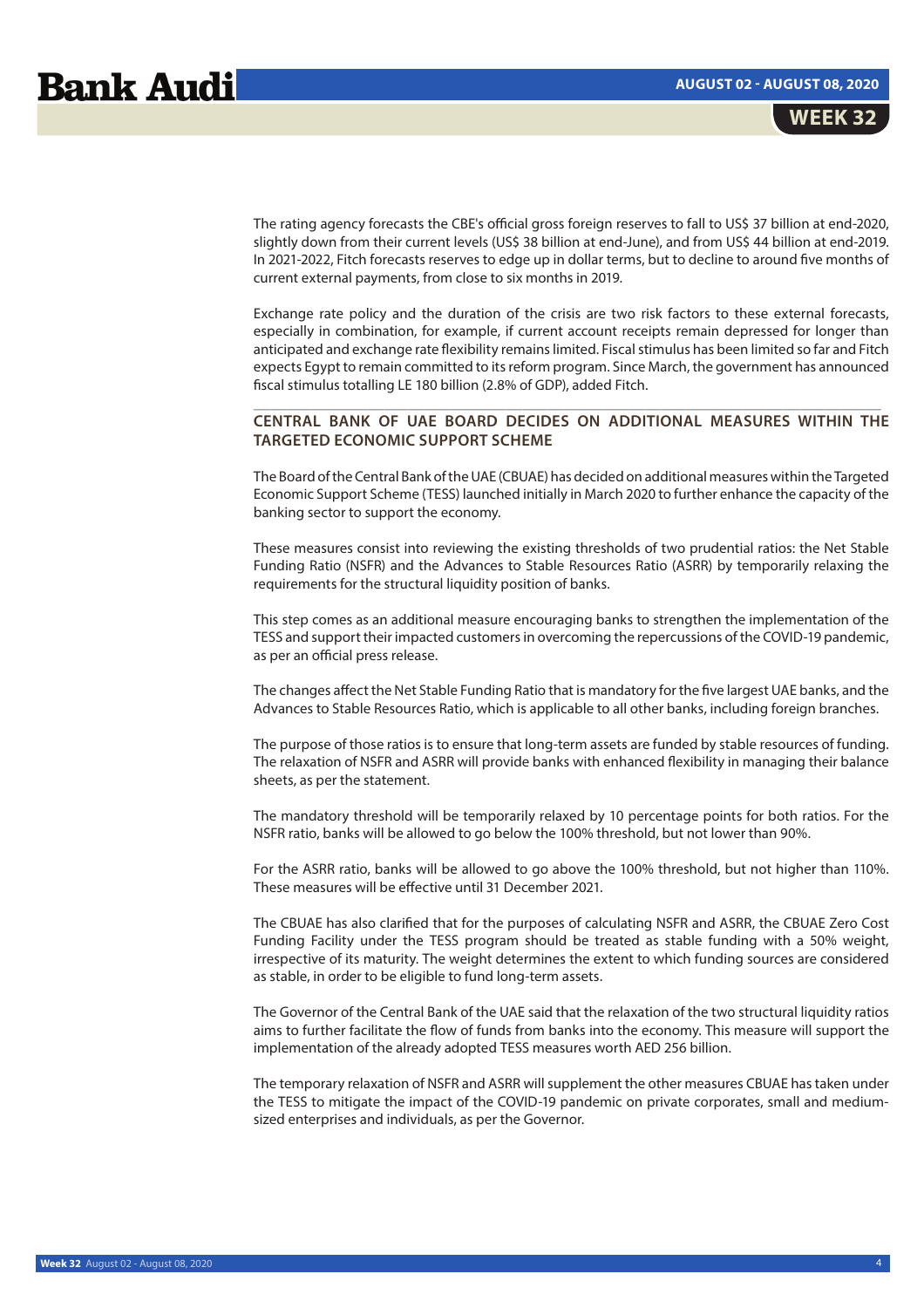# **SURVEYS**

# **UAE TOPS ARAB MENA REGION IN THE UNITED NATIONS E-GOVERNMENT SURVEY**

The United Nations Department of Economic and Social Affairs (DESA) recently released the results of its E-government survey for the year 2020, in which the United Arab Emirates topped the list in the Arab MENA region.

\_\_\_\_\_\_\_\_\_\_\_\_\_\_\_\_\_\_\_\_\_\_\_\_\_\_\_\_\_\_\_\_\_\_\_\_\_\_\_\_\_\_\_\_\_\_\_\_\_\_\_\_\_\_\_\_\_\_\_\_\_\_\_\_\_\_\_\_\_\_\_\_\_\_\_\_\_

Regionally, the United Arab Emirates topped the list in the Arab MENA region with an EGDI score of 0.8555, ranking 21st on an international basis, followed by Bahrain which ranked 38th globally with a score of 0.8213. Saudi Arabia ranked third in the region and 43rd globally with a score of 0.7991. Kuwait came after with a global rank of 46 and a score of 0.7913.

The United Nations E-Government Survey, published by the Department of Economic and Social Affairs, is prepared over a two-year period following an established methodology. It looks at how digital government can facilitate integrated policies and services across 193 United Nations Member States.

The survey supports countries' efforts to provide effective, accountable and inclusive digital services to all and to bridge the digital divide and leave no one behind.

As a development tool, the E-Government Survey examines countries' strengths, challenges and opportunities, and informs policies and strategies. The 2020 edition found that progress has been made across all regions, even in the least developed countries. Over 22% of countries were promoted to higher levels of e-government development.

Globally, Denmark ranked first in the E-Government Development Index with a score of 0.9758, followed by the Republic of Korea, Estonia, Finland and Australia.

# **ARAB MENA COUNTRIES E-GOVERNMENT DEVELOPMENT INDEX 2020**

|                             | <b>Rank 2020</b> | <b>EDGI 2020</b> |
|-----------------------------|------------------|------------------|
| <b>United Arab Emirates</b> | 21               | 0.8555           |
| <b>Bahrain</b>              | 38               | 0.8213           |
| Saudi Arabia                | 43               | 0.7991           |
| Kuwait                      | 46               | 0.7913           |
| Oman                        | 50               | 0.7749           |
| Morocco                     | 106              | 0.5729           |
| Egypt                       | 111              | 0.5527           |
| Jordan                      | 117              | 0.5309           |
| Algeria                     | 120              | 0.5173           |
| Lebanon                     | 127              | 0.4955           |
| Syrian Arab Republic        | 131              | 0.4763           |
| Iraq                        | 143              | 0.4360           |
| Libya                       | 162              | 0.3743           |
| Sudan                       | 170              | 0.3154           |
| Yemen                       | 173              | 0.3045           |
| South Sudan                 | 193              | 0.0875           |
|                             |                  |                  |

Source: United Nations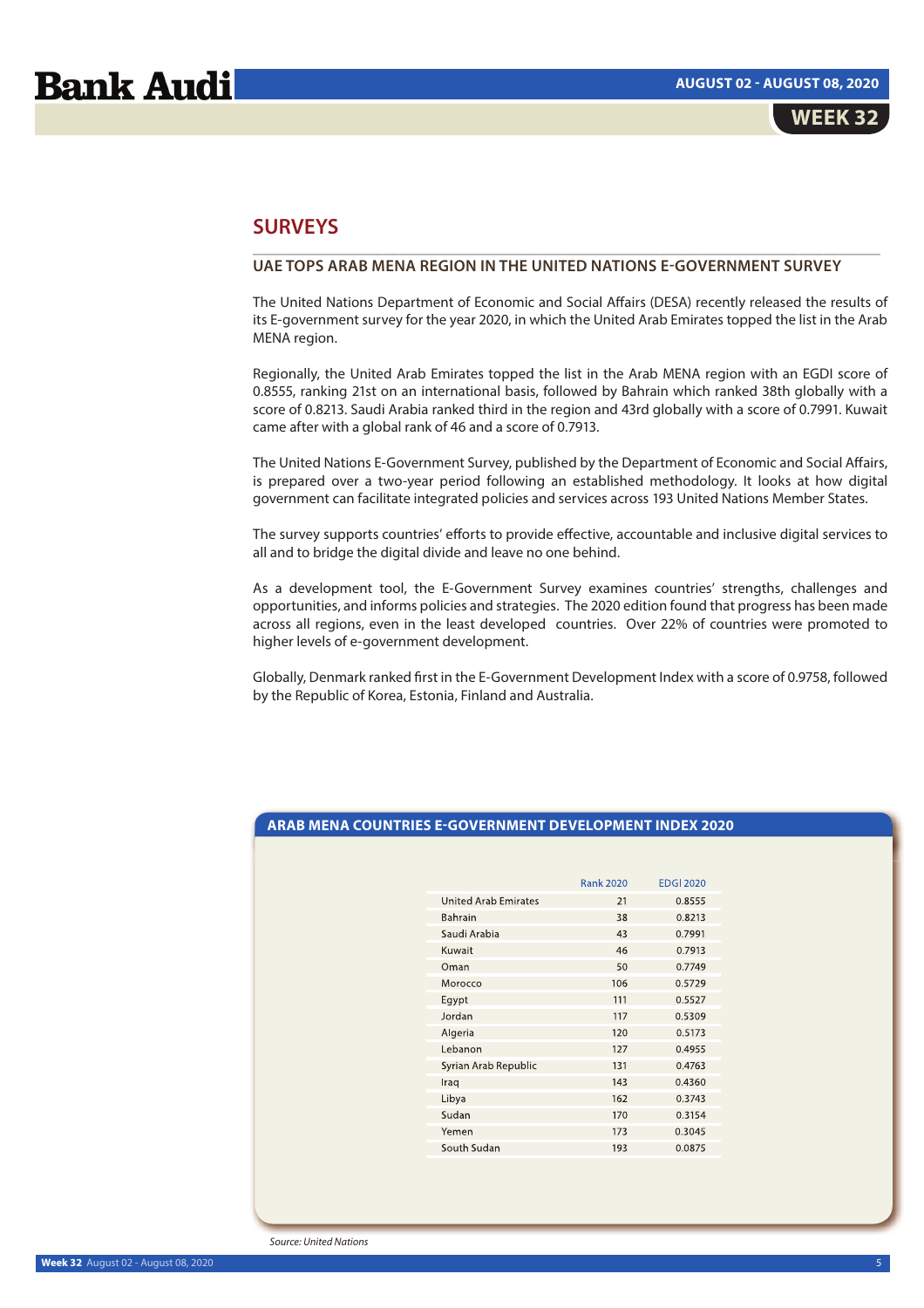## **NUMBER OF NEW FDI PROJECTS LAUNCHED BY GCC STATES TO OTHER COUNTRIES DOWN BY 8% IN Q1 2020**

\_\_\_\_\_\_\_\_\_\_\_\_\_\_\_\_\_\_\_\_\_\_\_\_\_\_\_\_\_\_\_\_\_\_\_\_\_\_\_\_\_\_\_\_\_\_\_\_\_\_\_\_\_\_\_\_\_\_\_\_\_\_\_\_\_\_\_\_\_\_\_\_\_\_\_\_\_

The number of new foreign direct investment (FDI) projects launched by GCC states to other countries went down by 8% in the first quarter (Q1) of 2020 to stand at 70 projects valued at US\$ 4.9 billion. The projects' investment cost was down by 79.3%.

Saudi Arabia was the top GCC state investing overseas with a share of 49%, followed by the UAE with 38%, Bahrain with 10%, Qatar with 2%, and Kuwait with 1%, whereas no investments were recorded by Oman, according to a recent report by the Arab Investment and Export Credit Guarantee Corporation (Dhaman).

A total of five destinations accounted for 57% of the overall investment cost; these are Uzbekistan, Saudi Arabia, Egypt, Australia, and South Africa with 25%, 11%, 10%, 6%, and 5%, respectively. This is compared to the Q1-19 list of China, the United States, Iraq, Jordan, and Bahrain.

Dhaman expected the FDI inflow to the Arab region to witness from 21% to 51% decline with losses ranging between US\$ 7.1 billion and US\$ 17.2 billion, based on how long the COVID-19 pandemic period will last in 2020.

According to the report, the UAE, Saudi Arabia, and Egypt continue to be a hub for FDIs region-wide, accounting for 65.4% of the projects' investment cost. During the period between 2015 and 2019, Egypt led the most important 10 Arab states receiving FDI projects in terms of investment cost, with 476 projects worth US\$ 124.5 billion, providing up to 106,660 job opportunities.

Meanwhile, the UAE hosted the largest number of projects with 1,814 at US\$ 53.6 billion, followed by Saudi Arabia with 513 at US\$ 53 billion. \_\_\_\_\_\_\_\_\_\_\_\_\_\_\_\_\_\_\_\_\_\_\_\_\_\_\_\_\_\_\_\_\_\_\_\_\_\_\_\_\_\_\_\_\_\_\_\_\_\_\_\_\_\_\_\_\_\_\_\_\_\_\_\_\_\_\_\_\_\_\_\_\_\_\_\_\_

# **DUBAI'S RESIDENTIAL CAPITAL VALUES DOWN BY 13.2% IN JULY, AS PER VALUSTRAT**

The residential capital values in Dubai for July witnessed a 13.2% drop compared to the previous year, standing at 68.1 points, according to leading Dubai-based local consulting firm ValuStrat.

The monthly decline was however 1.7%, which is a 0.2% improvement when compared to the April – June period, it stated.

Movement restrictions due to the COVID-19 pandemic were mostly lifted, allowing increased number of home sales in the city, showing transactional improvement over the previous month, however these figures were yet to indicate a full recovery when compared to pre- lockdown performance.

All properties monitored by the VPI saw monthly capital values decline by as much as 2.1%,examples of which were apartments in The Greens, Remraam, and Dubai Production City.

Lowest registered capital value declines for villas were found in Palm Jumeirah, The Lakes and Arabian Ranches.

July's sales transaction volume performance was a mixed bag. The trend of improving ready homes sales activity continued, as July's ready home sales volume was 35% higher than June. However, due to reduced project launches by developers, July's off-plan home sales declined 32% when compared to June.

Annually, July home sales were 50% below last year. Properties developed by Emaar, Damac, Nshama and Nakheel topped the sales charts overall. Top off-plan locations transacted during July were in Jumeirah Village, Downtown Dubai, Dubai Creek Harbour, and Business Bay, said ValuStrat in its report.

Most transacted ready homes were at Town Square, Dubai Marina, Jumeirah Village and Al Furjan, it added.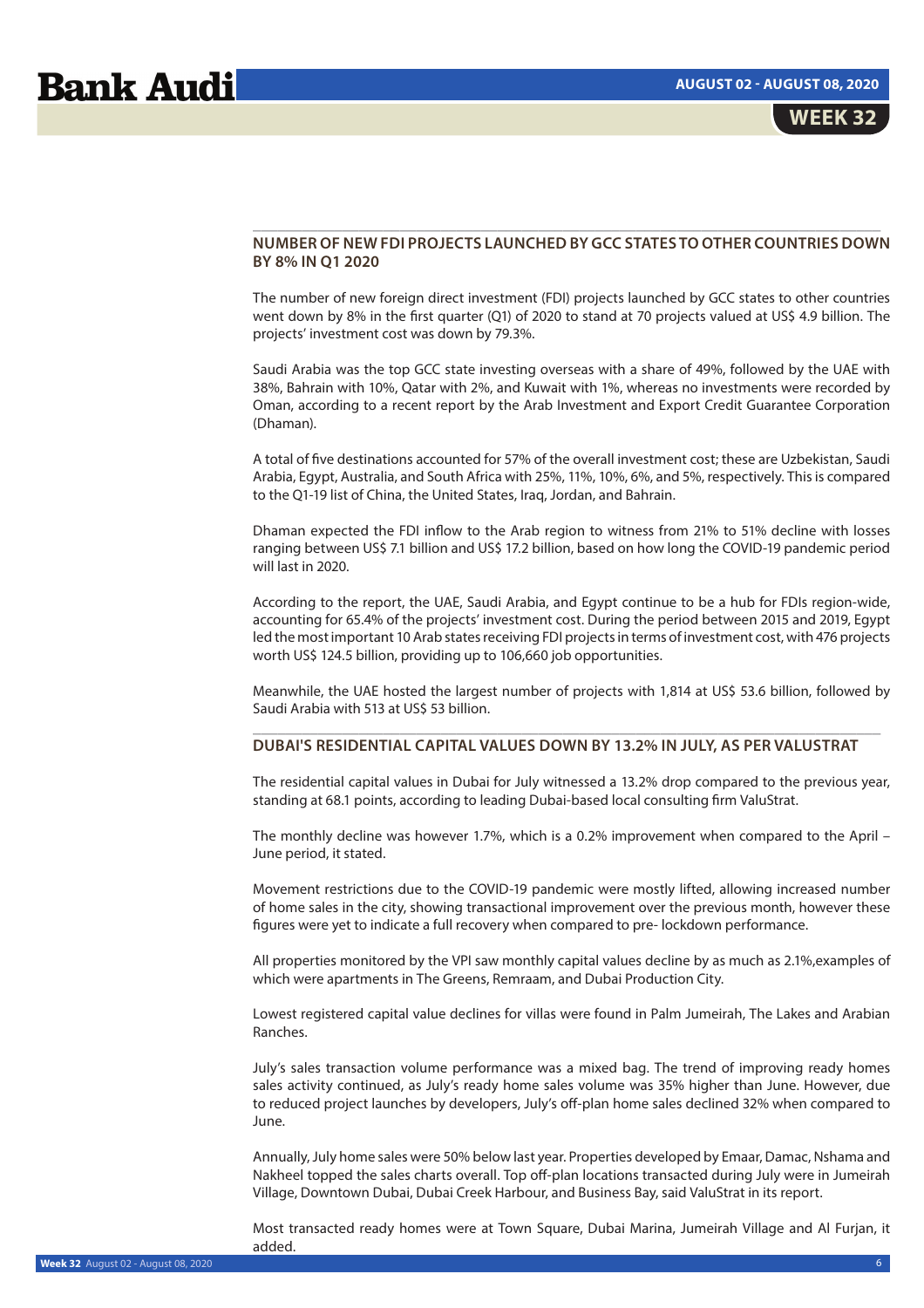# **CORPORATE NEWS**

# **ABU DHABI'S NMC HEALTH SECURES US\$ 250 MILLION BANK FUNDING**

NMC Health, an Abu Dhabi-based hospital chain, secured a US\$ 250 million financing facility, conditional on a planned second-phase restructuring that would help the group to continue its operations, according to a statement by Alvarez & Marsal.

\_\_\_\_\_\_\_\_\_\_\_\_\_\_\_\_\_\_\_\_\_\_\_\_\_\_\_\_\_\_\_\_\_\_\_\_\_\_\_\_\_\_\_\_\_\_\_\_\_\_\_\_\_\_\_\_\_\_\_\_\_\_\_\_\_\_\_\_\_\_\_\_\_\_\_\_\_

The funding agreed by NMC LLC's leading lenders in the UAE will provide the financial security for the business and will ensure that it can provide healthcare for patients and stability for staff and suppliers, as per a statement.

This will be provided as the hospital operator enters a second-phase restructuring. The funds have been provided "contingent on certain conditions, which the Group is close to completing," the statement added.

These conditions will be covered by the start of a second-phase restructuring and as NMC LLC begins delivery of a new three-year business plan.

The restructuring plan involves a "light touch" administration, or a similar process, for NMC LLC to protect the operating businesses. The existing NMC LLC management team would remain in operational control and all hospitals, medical centers, care facilities and other operations will continue to operate as they have to date, a statement from Alvarez & Marsal said.

This process would allow for the injection of the new funding package to support operations and will also stop adverse creditor actions, allowing for an orderly process in the interests of all creditors.

The management team of NMC LLC along with Alvarez & Marsal has developed a three-year business plan with a focused strategy that will deliver continued growth in its core UAE business.

As part of the business plan, Perella Weinberg Partners have been retained as the investment bank to explore the potential sale of the international businesses and advise on restructuring alternatives.

## \_\_\_\_\_\_\_\_\_\_\_\_\_\_\_\_\_\_\_\_\_\_\_\_\_\_\_\_\_\_\_\_\_\_\_\_\_\_\_\_\_\_\_\_\_\_\_\_\_\_\_\_\_\_\_\_\_\_\_\_\_\_\_\_\_\_\_\_\_\_\_\_\_\_\_\_\_ **UNION PROPERTIES SEALS US\$ 258 MILLION DEBT RESTRUCTURING DEAL WITH ENBD**

Dubai-based Union Properties said it reached an agreement with Emirates NBD for the full restructuring of its outstanding AED 946 million (US\$ 258 million) debt with the bank along with payment of the initial amount as per the new terms.

This agreement with Emirates NBD, as the main creditor of Union Properties, will substantially improve the debt profile of the group, as per a statement.

As a result, Union Properties will have a significant reduction of its installments as compared to the situation prior to this debt restructuring and better repayment terms which would improve the cash flow position of the company, as per the same source.

\_\_\_\_\_\_\_\_\_\_\_\_\_\_\_\_\_\_\_\_\_\_\_\_\_\_\_\_\_\_\_\_\_\_\_\_\_\_\_\_\_\_\_\_\_\_\_\_\_\_\_\_\_\_\_\_\_\_\_\_\_\_\_\_\_\_\_\_\_\_\_\_\_\_\_\_\_

## **SAUDI ARABIA'S ELM TO ACQUIRE TABADUL STAKE FROM PIF**

Saudi Arabia's Al Elm Information Security Company (Elm) signed an agreement to acquire the entire shares of the Saudi Company for Exchanging Digital Information (Tabadul) from the Public Investment Fund (PIF).

Upon closing of the transaction, Tabadul will become a wholly owned subsidiary of Elm, preserving its brand and identity.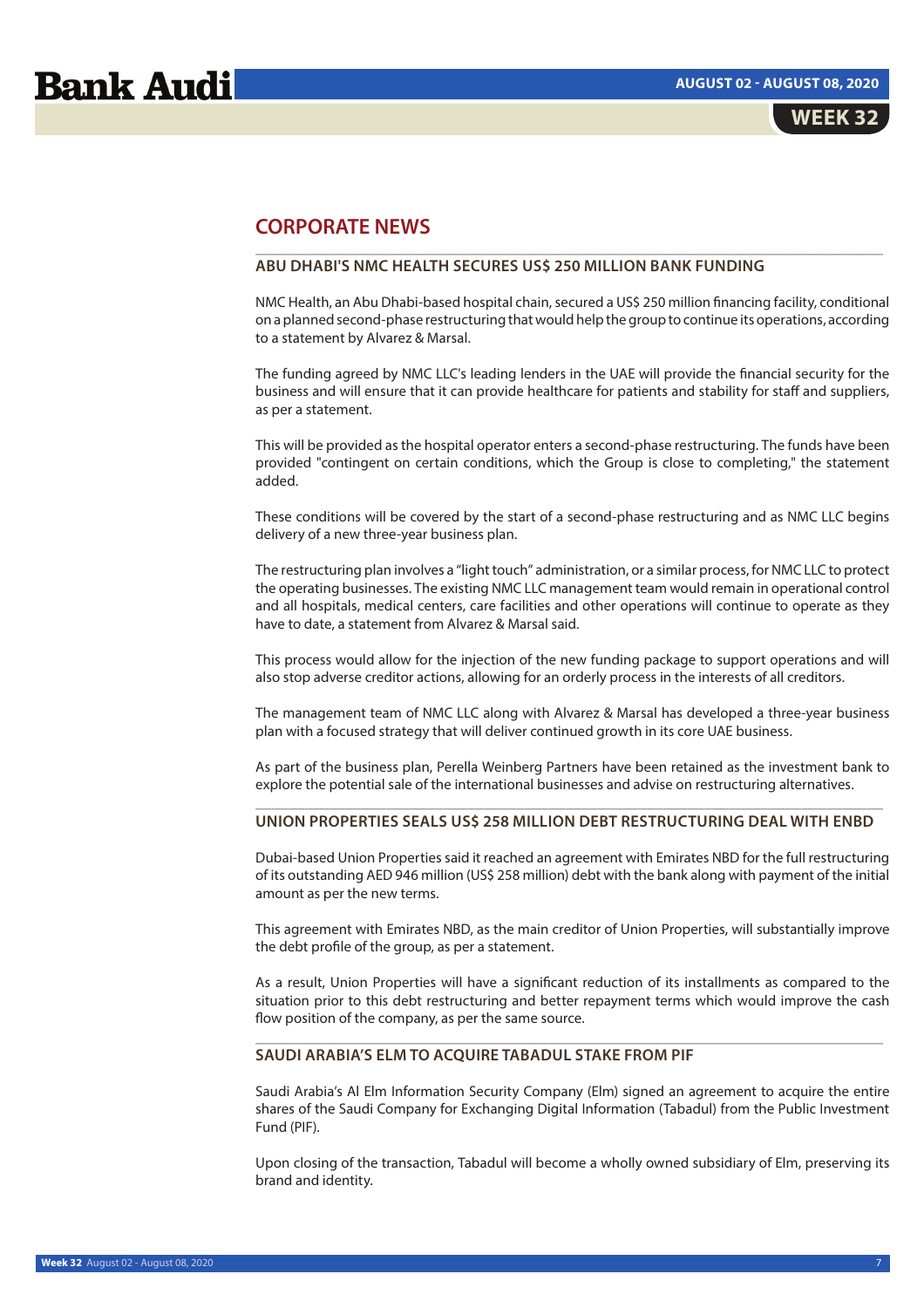# **Bank Audi**

Tabadul's current executive management will continue to lead its operations, and will report to its existing board of directors, with representation from Elm.

The transaction is likely to result in significant synergies while unlocking potential growth opportunities and expediting the achievement of the overall strategic objectives of the both companies, as per a staement.

Besides, Elm and Tabadul will have an opportunity to leverage complementary strengths, enhance competitiveness and expertise to create a one-stop-shop that will cater to the entire logistics value chain in the Kingdom, as per the same source.

Under the agreement, Tabadul will continue to operate as an independent company, under its trademark whose ownership has been transferred to Elm.

This acquisition will add to the value of the Public Investment Fund by providing an integrated entity that focuses on the digital sector, as per a staement.

Also, it creates advanced national logistical services that are aligned with the current market requirements and the need of beneficiaries, as well as facilitating innovation by taking advantage of Elm expertise to develop Tabadul products in the logistical field. Moreover, it will reduce costs while creating satisfactory economic revenues, as per a staement.

Elm is one of the biggest digital companies in the region, aiming to enhance its global reach in the near future. Established in 1986, Elm provides various technical solutions, e-products, consulting services, digital outsourcing, and training solutions to government and private businesses.

Tabadul is a pioneer in providing innovative digital integration solutions to the logistics sector, enabling the exchange of information, goods and services across government and private businesses in the Kingdom of Saudi Arabia.

The Public Investment Fund is one of the largest and most impactful sovereign wealth funds in the world, enabling the creation of new sectors and opportunities that will shape the future global economy, while driving the economic transformation of Saudi Arabia.

 $\mathcal{L}_\mathcal{L} = \{ \mathcal{L}_\mathcal{L} = \{ \mathcal{L}_\mathcal{L} = \{ \mathcal{L}_\mathcal{L} = \{ \mathcal{L}_\mathcal{L} = \{ \mathcal{L}_\mathcal{L} = \{ \mathcal{L}_\mathcal{L} = \{ \mathcal{L}_\mathcal{L} = \{ \mathcal{L}_\mathcal{L} = \{ \mathcal{L}_\mathcal{L} = \{ \mathcal{L}_\mathcal{L} = \{ \mathcal{L}_\mathcal{L} = \{ \mathcal{L}_\mathcal{L} = \{ \mathcal{L}_\mathcal{L} = \{ \mathcal{L}_\mathcal{$ 

# **SAUDI RE SIGNS EXCLUSIVE REINSURER DEAL WITH MALATH**

Saudi Re for Cooperative Reinsurance Company signed an exclusive agreement with Malath Cooperative Insurance Company to provide reinsurance coverage on the Inherent Defects Coinsurance Program managed by Malath on behalf of the Saudi insurance sector.

The contract's value is expected to exceed 5% of Saudi Re's gross written premiums (GWPs), with potential to increase based on the programme execution phase and expansion of the geographic scope, according to a bourse statement.

 $\mathcal{L}_\mathcal{L} = \{ \mathcal{L}_\mathcal{L} = \{ \mathcal{L}_\mathcal{L} = \{ \mathcal{L}_\mathcal{L} = \{ \mathcal{L}_\mathcal{L} = \{ \mathcal{L}_\mathcal{L} = \{ \mathcal{L}_\mathcal{L} = \{ \mathcal{L}_\mathcal{L} = \{ \mathcal{L}_\mathcal{L} = \{ \mathcal{L}_\mathcal{L} = \{ \mathcal{L}_\mathcal{L} = \{ \mathcal{L}_\mathcal{L} = \{ \mathcal{L}_\mathcal{L} = \{ \mathcal{L}_\mathcal{L} = \{ \mathcal{L}_\mathcal{$ 

The contract term is extended over one year that can be renewed for an additional four years.

# **KSA'S NEOM SIGNS CONTRACT WITH US-BASED BECHTEL**

KSA's NEOM signed a contract with US-based Bechtel for executive project management work on the development of the primary, base infrastructure for NEOM as the Giga-project advances work to create the world's leading destination to attract talent and investment.

Built from the ground up as a model of future living, NEOM will be one of the largest, most sophisticated and advanced infrastructure projects ever undertaken globally, as per NEOM's CEO.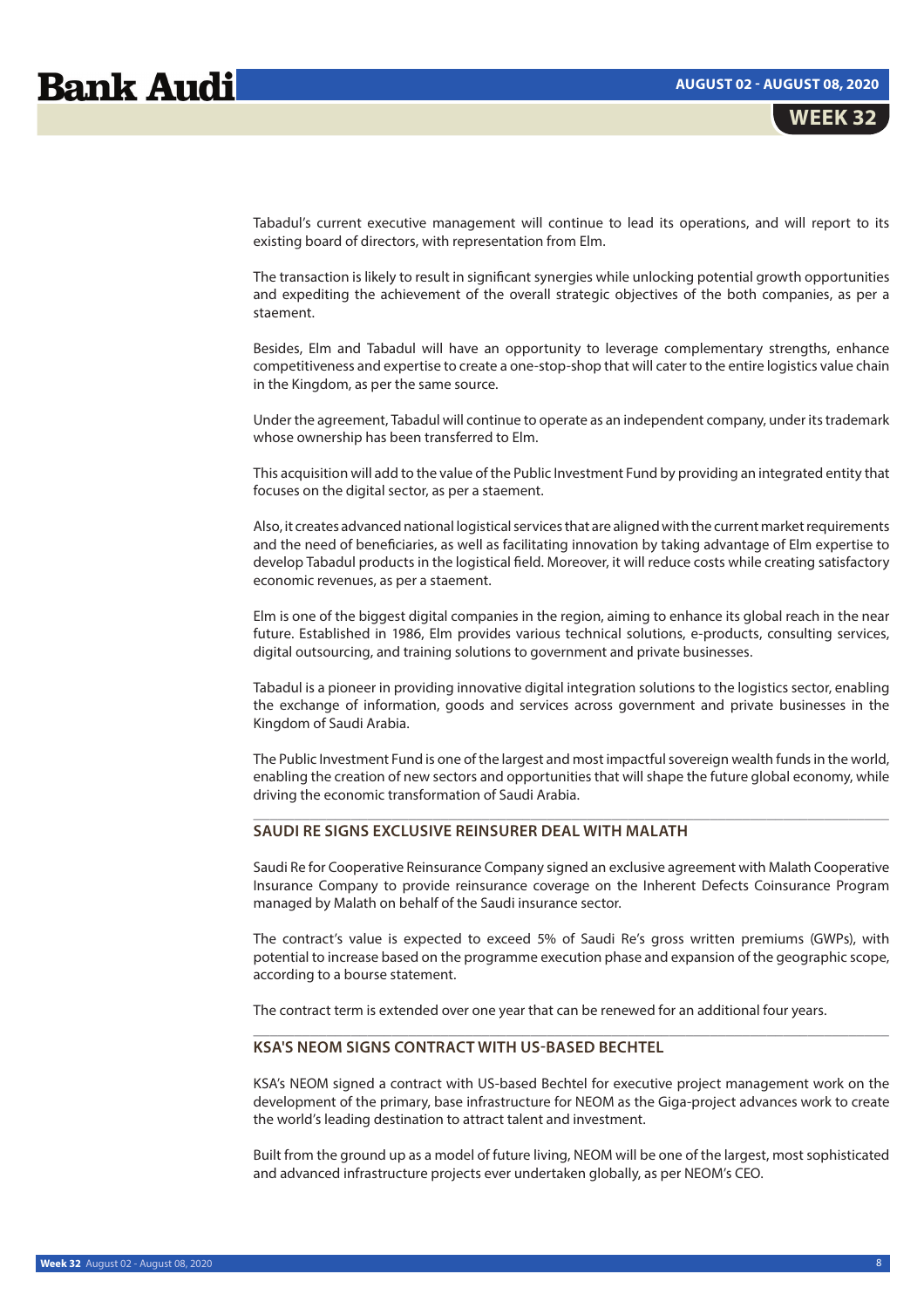# **CAPITAL MARKETS**

# **EQUITY MARKETS: EQUITY PRICE GAINS IN MENA REGION AFTER ADHA HOLIDAYS**

\_\_\_\_\_\_\_\_\_\_\_\_\_\_\_\_\_\_\_\_\_\_\_\_\_\_\_\_\_\_\_\_\_\_\_\_\_\_\_\_\_\_\_\_\_\_\_\_\_\_\_\_\_\_\_\_\_\_\_\_\_\_\_\_\_\_\_\_\_\_\_\_\_\_\_\_

MENA equity markets registered shy price increases after Adha holidays, as reflected by a 0.8% weekon-week increase in the S&P Pan Arab Composite index, mainly supported by oil price gains after the deadly Beirut Port explosion and driven by some favorable market-specific and company-specific factors.

The heavyweight Saudi Tadawul posted price rises of 0.6% week-on-week, mainly driven by oil price gains (+2.0%) as a devastating explosion which rocked Beirut on August 4, 2020 raised fears over instability in the region, while also supported by some favorable market-specific and companyspecific factors. Saudi Arabia's non-oil private sector stabilized in July 2020 after four consecutive months of contractions, with the seasonally adjusted IHS Markit Saudi Arabia Purchasing Managers' Index reaching 50.0 as compared to 47.7 in June 2020.

A closer look at individual stocks shows that Alinma Bank's share price went up over the week by 1.0% to SR 14.80. Alinma Bank announced 2020 second quarter net profits of SR 572 million as compared to net profits of SR 370 million in the previous quarter. NCB's share price rose by 1.1% to SR 36.70. Rajhi Bank's share price increased by 1.0% to SR 59.50. Also, Southern Cement's share price surged by 6.4% to SR 68.60. The company announced a 48% year-on-year rise in its 2020 second quarter net profits to reach SR 68.60. Halwani Brothers' share price closed 2.4% higher at SR 64.50. The firm posted 2020 second quarter net profits of SR 36 million versus a net loss of SR 4 million a year earlier. Amongst petrochemicals, Sipchem's share price increased by 0.3% to SR 14.60. Advanced Petrochemical Company's share price went up by 0.8% to SR 51.90. Yansab's share price rose by 0.8% to SR 52.20.

The UAE equity markets posted price increases of 2.2% week-on-week, mainly supported by oil price gains and some favorable company-specific factors. In Dubai, Aramex's share price surged by 3.7% to AED 3.40. Aramex announced 2020 second quarter net profits of AED 94 million versus net profits of AED 67 million during the first quarter of the year. Dubai Investments' share price rose by 0.9% to AED 1.15. Dubai Investments posted a 40% year-on-year increase in its 2020 second quarter net profits to reach AED 212 million. Union Properties' share price jumped by 16.0% to AED 0.334. Union Properties plans to develop a new mixed-use project in Dubai in an oversupplied market. In Abu Dhabi, ADNOC's share price increased by 0.3% to AED 3.15. ADCB's share price rose by 1.8% to AED 5.11.

| <b>EQUITY MARKETS INDICATORS (AUGUST 02 TILL AUGUST 08, 2020)</b> |                    |                 |                        |                |                                |                |                              |                          |      |                  |
|-------------------------------------------------------------------|--------------------|-----------------|------------------------|----------------|--------------------------------|----------------|------------------------------|--------------------------|------|------------------|
| Market                                                            | <b>Price Index</b> | Week-on<br>Week | Year-to<br><b>Date</b> | Value          | Trading Week-on<br>Week        | Volume         | <b>Traded Capitalization</b> | Market Turnover<br>ratio |      | $P/E^*$ $P/BV^*$ |
| Lebanon                                                           | 59.4               | 1.9%            | $-14.7%$               | 1.2            | $-56.7%$                       | 0.1            | 6,630.0                      | 0.9%                     | 6.1  | 0.52             |
| Jordan                                                            | 276.1              | $-0.3%$         | $-23.3%$               | 18.3           | $-23.3%$                       | 14.6           | 17,332.2                     | 5.5%                     | 10.9 | 1.18             |
| Egypt                                                             | 269.9              | 2.1%            | $-21.8%$               | 225.4          | 14.9%                          | 1,436.0        | 40,678.4                     | 28.8%                    | 9.2  | 1.67             |
| Saudi Arabia                                                      | 326.9              | 0.6%            | $-11.3%$               | 2,925.3        | 20.8%                          | 476.1          | 2,234,129.2                  | 6.8%                     | 17.0 | 2.51             |
| Qatar                                                             | 166.4              | 0.7%            | $-9.9%$                | 264.0          | $-20.8%$                       | 458.4          | 150,568.8                    | 9.1%                     | 16.4 | 1.92             |
| <b>UAE</b>                                                        | 89.2               | 2.2%            | $-21.3%$               | 484.4          | 24.7%                          | 2,128.8        | 253,123.8                    | 10.0%                    | 11.1 | 1.61             |
| Oman                                                              | 179.9              | 0.0%            | $-10.5%$               | $\blacksquare$ |                                | $\blacksquare$ | 15,365.8                     | $\blacksquare$           | 10.3 | 0.86             |
| Bahrain                                                           | 122.1              | 0.2%            | $-25.6%$               | 4.3            | $-20.8%$                       | 11.0           | 18,294.9                     | 1.2%                     | 10.4 | 1.30             |
| Kuwait                                                            | 93.9               | 0.7%            | $-21.7%$               | 199.5          | $-12.0%$                       | 272.5          | 84,770.7                     | 12.2%                    | 16.6 | 1.60             |
| Morocco                                                           | 246.5              | 0.8%            | $-15.3%$               | 23.1           | 1.8%                           | 0.8            | 56,843.6                     | 2.1%                     | 16.6 | 2.60             |
| Tunisia                                                           | 67.7               | 1.8%            | $-6.4%$                | 6.7            | 105.5%                         | 2.6            | 7,772.3                      | 4.5%                     | 13.8 | 2.30             |
| Arabian Markets 676.5                                             |                    | 0.8%            | $-14.2%$               | 4,152.2        | 14.3%                          | 4,801.0        | 2.885.509.6                  | 7.5%                     |      | 16.2 2.33        |
| Values in US\$ million; volumes in millions                       |                    |                 |                        |                | * Market cap-weighted averages |                |                              |                          |      |                  |

Sources: S&P, Bloomberg, Bank Audi's Group Research Department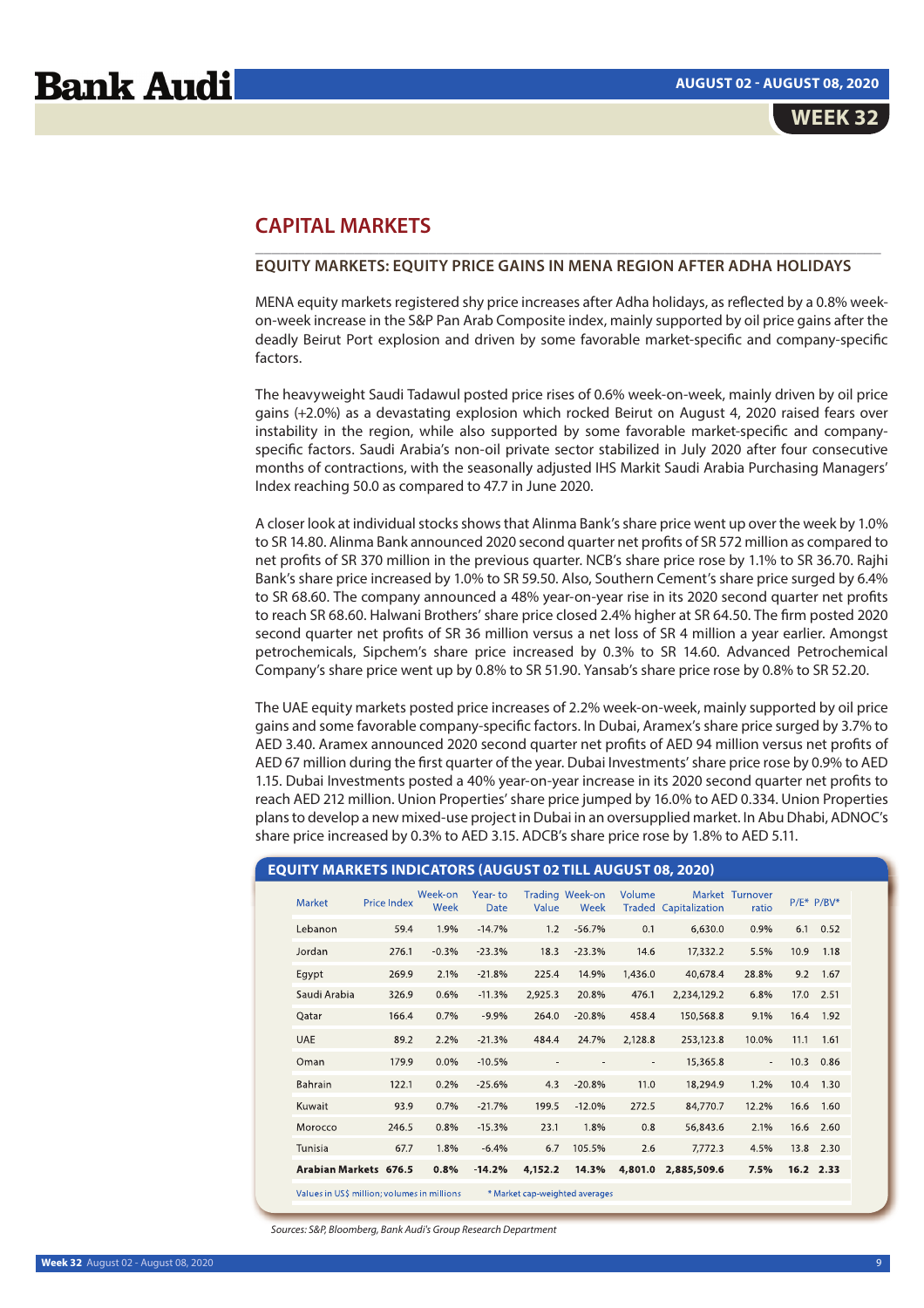The Qatar Exchange posted a 0.7% rise in prices week-on-week, mainly driven by oil price gains and some favorable financial results. Al Khaliji Commercial Bank's share price surged by 3.4% to QR 1.602. Al Khaliji Commercial Bank announced net profits of QR 361 million during the first half of 2020 versus net profits of QR 352 million a year earlier. Barwa Real Estate's share price increased by 2.3% to QR 3.237. Barwa Real Estate announced net profits of QR 588 million versus net profits of QR 513 million during the corresponding period of the previous year. Industries Qatar's share price went up by 2.9% to QR 8.05.

The Egyptian Exchange saw a 2.1% increase in prices week-on-week, mainly driven by some favorable market-specific and company-specific factors. IHS Markit Egypt Purchasing Managers' Index reached 49.6 in July 2020, up from 44.6 in June. Also, Egypt's net international reserves rose in July 2020 for the first time since February 2020 to reach US\$ 38.2 billion as resumed capital inflows eased the strain of the Coronavirus pandemic. Ezz Steel's share price climbed by 4.1% to LE 6.13. Ezz Steel announced a narrowing net loss of LE 860 million during the first quarter of 2020 as compared to a net loss of LE 1.08 billion a year ago. Saudi Egyptian Investment & Finance's share price jumped by 10.7% to LE 30.81. The company announced 2020 second quarter net profits of LE 8.4 million versus net profits of LE 4.4 million a year earlier. Commercial International Bank's share price rose by 1.7% to LE 64.05. EFG-Hermes' share price closed 1.3% higher at LE 13.97. Telecom Egypt's share price went up by 0.7% to LE 13.01.

# **FIXED INCOME MARKETS: MENA BOND PRICES REMAIN ON THE RISE THIS WEEK**

Activity in MENA fixed income markets was skewed to the upside this week, as market players sought to flee to safe-haven assets amid rising geopolitical concerns after a deadly explosion rocked Beirut on August 4, 2020, intensifying US-China trade tensions, and increasing number of Coronavirus cases around the world.

\_\_\_\_\_\_\_\_\_\_\_\_\_\_\_\_\_\_\_\_\_\_\_\_\_\_\_\_\_\_\_\_\_\_\_\_\_\_\_\_\_\_\_\_\_\_\_\_\_\_\_\_\_\_\_\_\_\_\_\_\_\_\_\_\_\_\_\_\_\_\_\_\_\_\_\_\_

In the Saudi credit space, sovereigns maturing in 2025 and 2030 registered price gains of 0.43 pt and 0.69 pt respectively week-on-week. Prices of Aramco'24 improved by 0.17 pt. STC'29 closed up by 0.17 pt. SECO'24 was up by 0.59 pt. SABIC'28 posted price gains of 0.60 pt. Fitch affirmed SABIC's Long-Term Issuer Default Rating at "A" with a "stable" outlook. Fitch also affirmed SABIC's Short-Term IDR at "F1+". SABIC's rating is aligned with that of its parent Saudi Aramco ("A/Stable"), reflecting overall moderate ties between the two companies

In the Abu Dhabi credit space, sovereigns maturing in 2024 and 2029 posted price improvements of 0.15 pt and 0.50 pt respectively week-on-week. Prices of ADNOC'29 expanded by 0.40 pt. Etisalat'24 was up by 0.28 pt. Taqa'26 closed up by 0.58 pt. As to papers issued by financial institutions, FGB'24 registered price gains of 0.44 pt. ADCB'23 traded up by 0.34 pt. Regarding new issues, First Abu Dhabi Bank issued this week the largest-ever Chinese yuan denominated Formosa bond globally, with a CNH 3.25 billion five-year issuance. The bond sale attracted orders of more than CNH 3.6 billion, which allowed FAB to upsize its target issuance from CNH 1 billion to a record-breaking CNH 3.25 billion.

In the Bahraini credit space, sovereigns maturing in 2023 and 2029 posted price increases of 0.29 pt and 1.03 pt respectively week-on-week. Prices of NOGA'24 improved by 0.30 pt. In the Omani credit space, prices of sovereigns maturing in 2023, 2025 and 2029 rose by 0.82 pt, 0.88 pt and 1.60 pt respectively. Omantel'28 traded up by 0.32 pt.

In the Moroccan credit space, sovereigns maturing in 2022, 2031 and 2042 posted price improvements of 0.23 pt, 1.52 pt and 2.21 pts respectively this week. Regarding plans for new issues, Morocco is considering sovereign bond sales of about US\$ 2 billion in late September 2020 to face the Coronavirus impact. The Kingdom is pondering one issuance of € 1 billion and another of US\$ 1 billion, each with a maturity of at least five years. The new Eurobond issue would be used to build up foreign currency reserves, roll over or redeem a previous issue maturing in October 2020.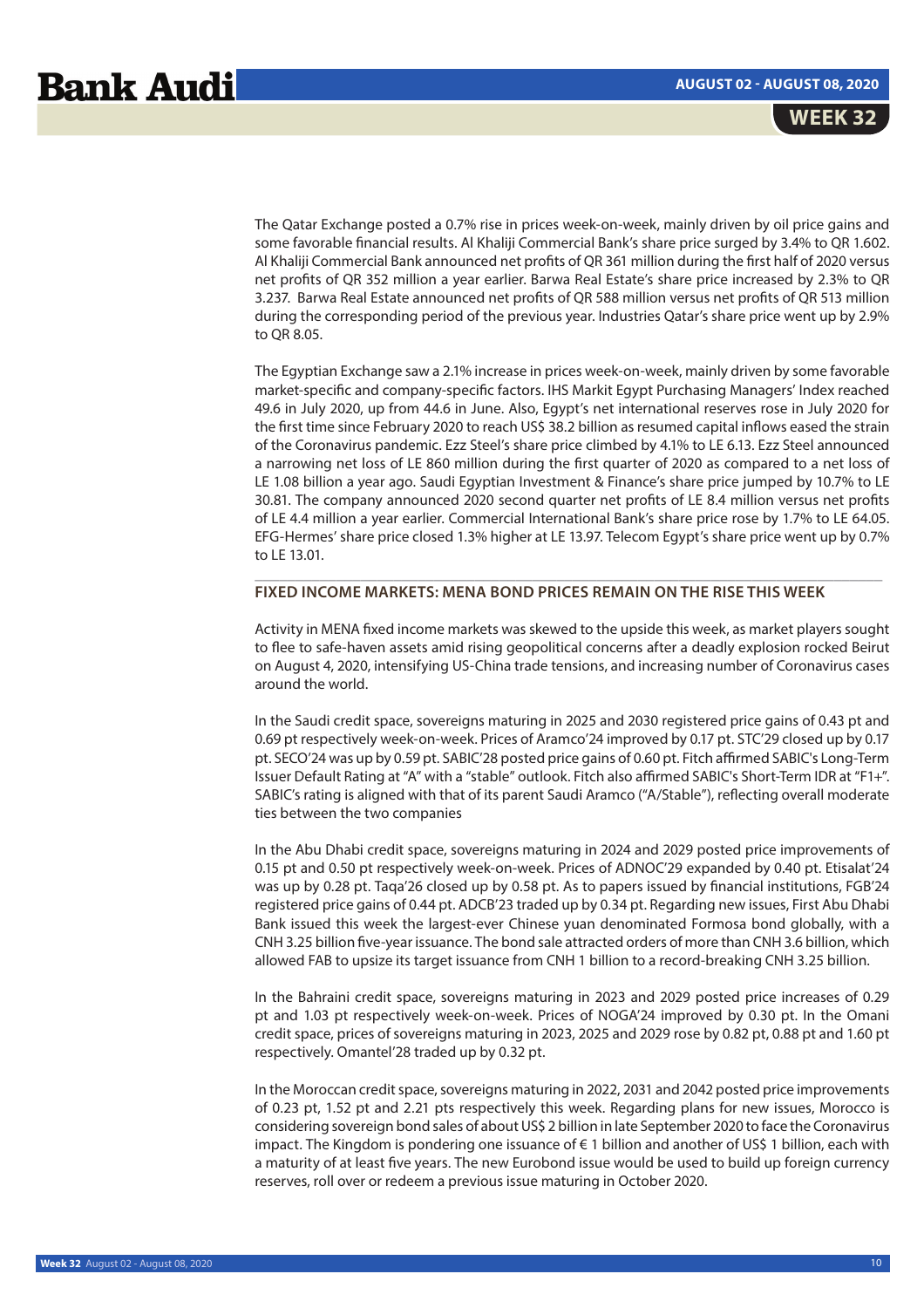In the Egyptian credit space, US dollar-denominated sovereigns maturing in 2023, 2025, 2030 and 2040 registered price gains of 0.54 pt, 0.84 pt, 0.10 pt and 3.30 pts respectively week-on-week. Prices of Euro-denominated sovereigns maturing in 2025 and 2030 rose by 0.97 pt and 1.65 pt respectively.

On the overall, regional bond markets saw upward price movements this week amid rising geopolitical concerns after the devastating Beirut Port blast and on heightened trade tensions between the world's two largest economies, while new bond issues are still waiting in the pipeline as the financial fallout from the Coronavirus pandemic keeps fueling debt issuances in the region. Within this context, Moody's said that the GCC countries are expected to lead a rally in the issuance of Sukuk in the second half of 2020, as governments seek to raise money to finance their responses to the Coronavirus crisis.

# **MIDDLE EAST 5Y CDS SPREADS V/S INTL BENCHMARKS**

| in basis points         | 07-Aug-20 | 31-Jul-20 | 31-Dec-19 | Week-<br>on-week | Year-to-<br>date |
|-------------------------|-----------|-----------|-----------|------------------|------------------|
| Abu Dhabi               | 51        | 54        | 36        | $-3$             | 15               |
| Dubai                   | 171       | 175       | 91        | $-4$             | 80               |
| Kuwait                  | 59        | 58        | 37        | $\mathbf{1}$     | 22               |
| Qatar                   | 50        | 53        | 37        | $-3$             | 13               |
| Saudi Arabia            | 88        | 91        | 57        | $-3$             | 31               |
| Bahrain                 | 313       | 313       | 176       | $\mathbf 0$      | 137              |
| Morocco                 | 139       | 136       | 91        | 3                | 48               |
| Egypt                   | 451       | 437       | 277       | 14               | 174              |
| Iraq                    | 789       | 783       | 384       | 6                | 405              |
| <b>Middle East</b>      | 235       | 233       | 360       | $\overline{2}$   | $-125$           |
| <b>Emerging Markets</b> | 156       | 137       | 148       | 19               | 8                |
| Global                  | 154       | 156       | 163       | $-2$             | $-9$             |
|                         |           |           |           |                  |                  |

Sources: Bloomberg, Bank Audi's Group Research Department



Sources: Bloomberg, JP Morgan, Bank Audi's Group Research Department